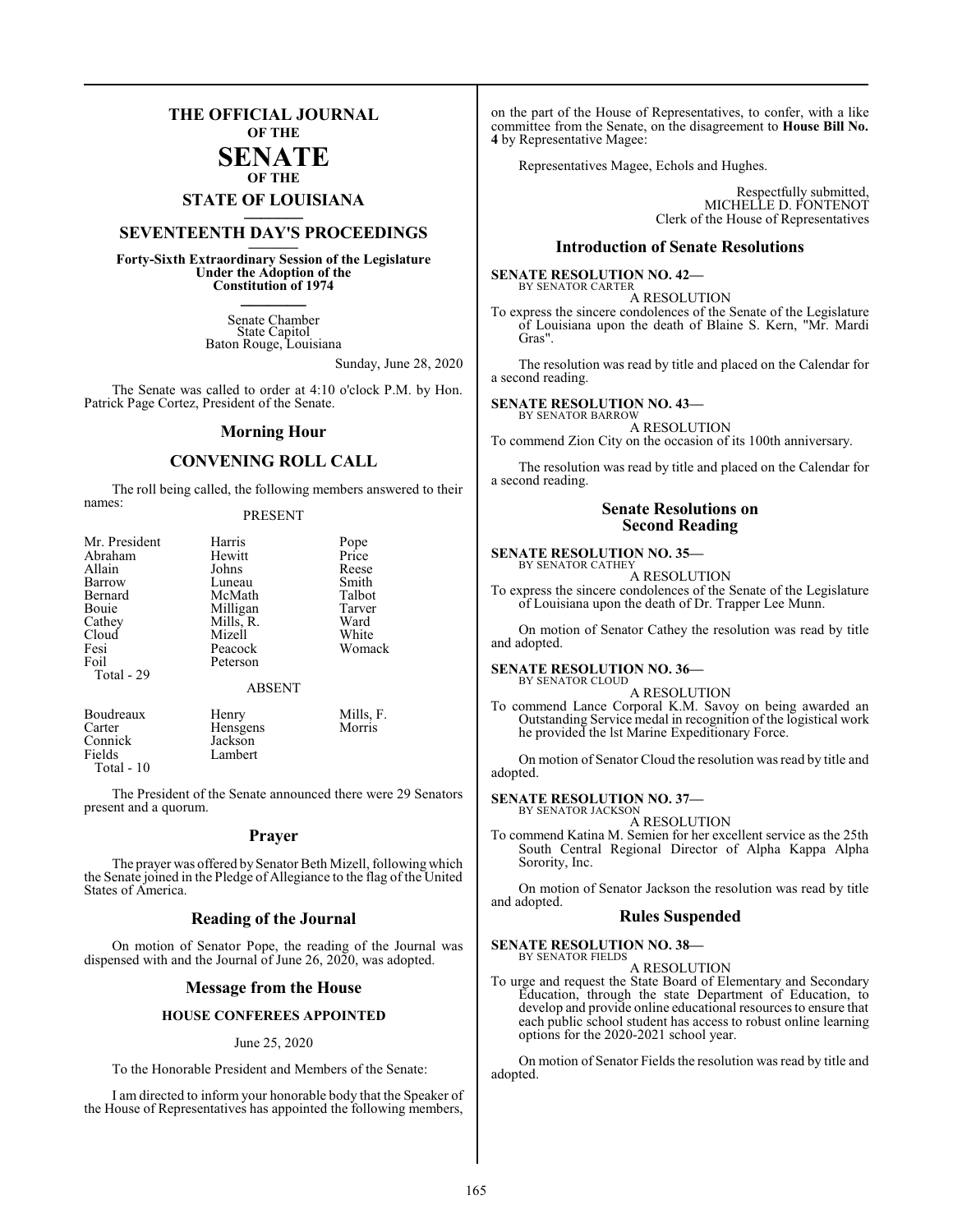### **Rules Suspended**

**SENATE RESOLUTION NO. 39—**

BY SENATOR FIELDS A RESOLUTION

To urge and request the State Board of Elementary and Secondary Education to adopt rules relative to the use of school property and personnel for athletic activities during the 2020-2021 school year to ensure CDC and state health guidelines are implemented to protect the health and safety of student athletes, coaches, and spectators.

On motion of Senator Fields the resolution was read by title and adopted.

**SENATE RESOLUTION NO. 40—** BY SENATORS CARTER, LUNEAU, REESE AND WOMACK A RESOLUTION

To urge and request the governor of Louisiana, the members of Louisiana delegation of the United States Congress, the Senate Committee on Finance, and the House Committee on Appropriations to respond immediately to the drastic decline in the balance of Louisiana's unemployment trust fund to protect employers and workers during this time of economic uncertainty.

The resolution was read by title and returned to the Calendar, subject to call.

#### **SENATE RESOLUTION NO. 41—** BY SENATOR REESE

A RESOLUTION

To commend Beauregard Parish Sheriff Ricky Moses for his long and distinguished career in law enforcement.

On motion of Senator Reese the resolution was read by title and adopted.

### **Reports of Committees**

The following reports of committees were received and read:

### **REPORT OF COMMITTEE ON**

### **EDUCATION**

Senator Cleo Fields, Chairman on behalf of the Committee on Education, submitted the following report:

June 26, 2020

To the President and Members of the Senate:

I am directed by your Committee on Education to submit the following report:

#### **HOUSE BILL NO. 59—** BY REPRESENTATIVE MINCEY

AN ACT

To enact R.S. 17:439.1 and 3391, relative to limitations of liability; to provide for the limitation of liability during declared states of emergency or public health emergencies; to provide relative to the liability of public and private schools, public and private school districts, and charter school governing boards under certain circumstances; to provide for liability related to school sponsored events; to provide relative to the liability of public and private postsecondary education systems and institutions; to provide for an effective date; and to provide for related matters.

Reported with amendments.

Respectfully submitted, CLEO FIELDS Chairman

### **Page 2 SENATE 17th DAY'S PROCEEDINGS**

### **REPORT OF COMMITTEE ON**

### **JUDICIARY A**

Senator Barrow Peacock, Chairman on behalf of the Committee on Judiciary A, submitted the following report:

June 26, 2020

To the President and Members of the Senate:

I am directed by your Committee on Judiciary A to submit the following report:

## **HOUSE CONCURRENT RESOLUTION NO. 18—** BY REPRESENTATIVE SEABAUGH

A CONCURRENT RESOLUTION

To suspend until sixty days after final adjournment of the 2021 Regular Session of the Legislature of Louisiana R.S. 32:295.1(E), relative to the exclusion of evidence of failure to wear a safety belt.

Reported with amendments.

### **HOUSE CONCURRENT RESOLUTION NO. 19—** BY REPRESENTATIVE SEABAUGH A CONCURRENT RESOLUTION

To suspend until sixty days after final adjournment of the 2021 Regular Session of the Legislature of Louisiana R.S. 22:333(E) and 1269(B), relative to the right of direct action against an insurer in certain circumstances.

Reported favorably.

### **HOUSE CONCURRENT RESOLUTION NO. 20—** BY REPRESENTATIVE SEABAUGH A CONCURRENT RESOLUTION

To suspend until sixty days after final adjournment of the 2021 Regular Session of the Legislature of Louisiana Code of Civil Procedure Article 1732(1), relative to the jury trial threshold for a petitioner's cause of action.

Reported favorably.

**HOUSE BILL NO. 66—** BY REPRESENTATIVE NELSON

AN ACT

To amend and reenact the heading of Section 1 of Chapter 4 of Title XXIV of Book III of the Civil Code, the heading of Section 1-A of Chapter 4 of Title XXIV of Book III of the Civil Code, and Civil Code Article 3493.10, Code of Civil Procedure Articles 1732(1) and 1761(A), Code of Evidence Article 411, and R.S. 22:1454(A), to enact Civil Code Article 2323(D) and Section 1 of Chapter 4 of Title XXIV of Book III of the Civil Code, to be comprised of Civil Code Articles 3492 through 3493, Code of Civil Procedure Article 1733(D), R.S. 9:2800.27, and R.S. 22:1269(B)(3) and (4), and to repeal Civil Code Article 2323(D) and Section 1 of Chapter 4 of Title XXIV of Book III of the Civil Code, Code of Civil Procedure Article 1733(D), R.S. 9:2800.27, and R.S. 22:1269(B)(3) and (4), relative to civil actions; to provide for comparative fault and the recovery of damages; to extend the prescriptive period for delictual actions; to provide relative to jury trials; to provide relative to the jury trial threshold; to provide for a six-person jury by default; to allow a party to request a twelve-person jury; to provide relative to the right of direct action against an insurer; to provide relative to certain insurance rating standards and methods; to provide for the admissibility of evidence of liability insurance; to prohibit the jury from receiving evidence of the insurance contract in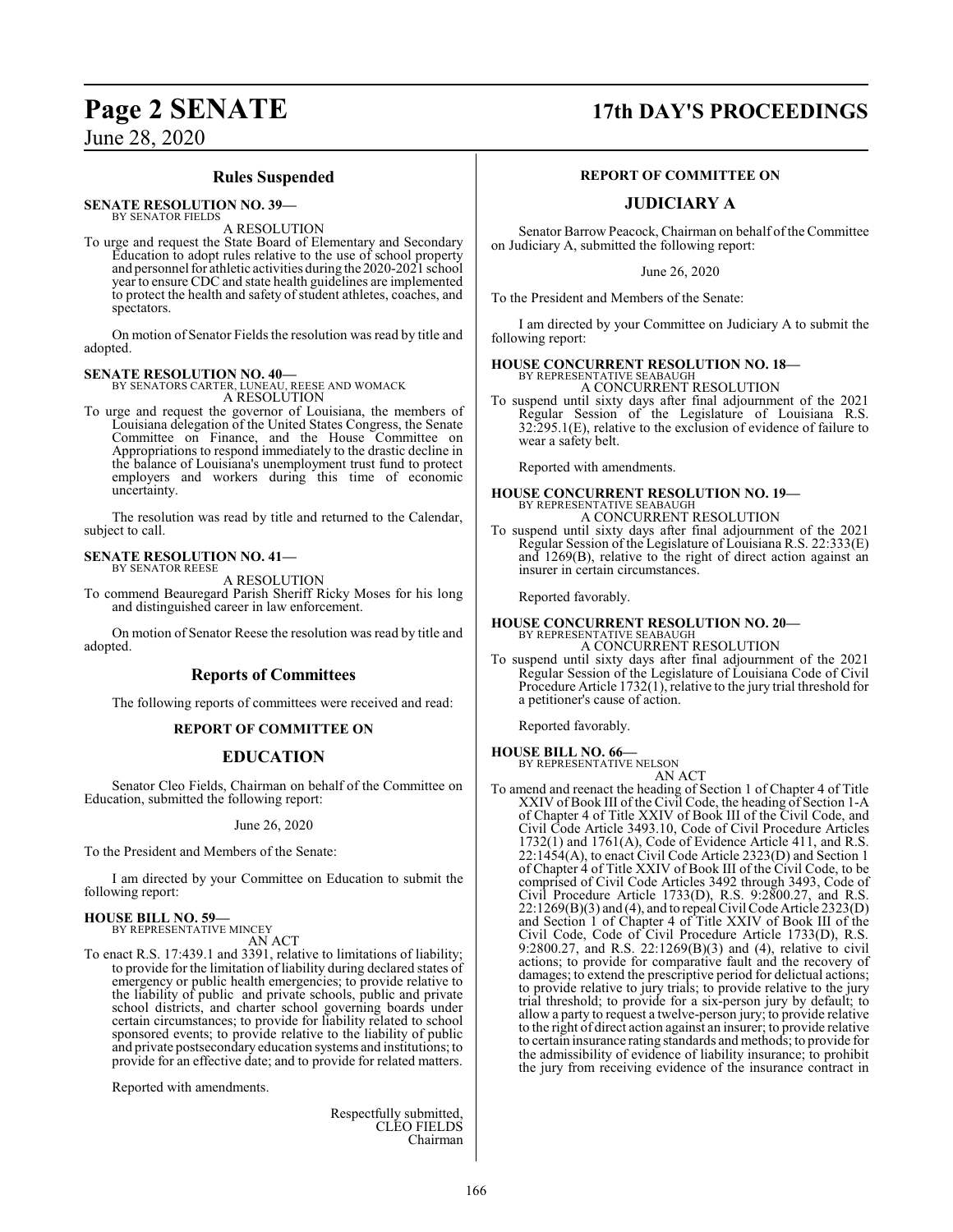### **17th DAY'S PROCEEDINGS Page 3 SENATE**

# June 28, 2020

certain circumstances; to provide for recoverable medical expenses; to provide for expenses paid by a collateral source; to provide for effectiveness; and to provide for related matters.

Reported with amendments.

Respectfully submitted, BARROW PEACOCK Chairman

### **House Bills and Joint Resolutions on Second Reading Just Reported by Committees**

Senator Peacock asked for and obtained a suspension of the rules to take up House Bills and Joint Resolutions just reported by Committees.

#### **HOUSE BILL NO. 59—** BY REPRESENTATIVE MINCEY

AN ACT

To enact R.S. 17:439.1 and 3391, relative to limitations of liability; to provide for the limitation of liability during declared states of emergency or public health emergencies; to provide relative to the liability of public and private schools, public and private school districts, and charter school governing boards under certain circumstances; to provide for liability related to school sponsored events; to provide relative to the liability of public and private postsecondary education systems and institutions; to provide for an effective date; and to provide for related matters.

Reported with amendments by the Committee on Education.

### **SENATE COMMITTEE AMENDMENTS**

Amendments proposed by Senate Committee on Education to Reengrossed House Bill No. 59 by Representative Mincey

AMENDMENT NO. 1 On page 1, line 3, after "during" delete the remainder of the line, at the beginning ofline 4, delete "emergencies" and insert "the COVID-19 public health emergency"

AMENDMENT NO. 2 On page 1, line 4, between "and" and "schools" change "private" to "nonpublic"

AMENDMENT NO. 3 On page 1, line 5, change "private school districts" to "nonpublic school systems"

AMENDMENT NO. 4 On page 1, line 7, between "and" and "postsecondary" change "private" to "nonpublic"

AMENDMENT NO. 5 On page 1, line 11, after "related to" delete the remainder of the line, and insert "the COVID-19 public health emergency"

AMENDMENT NO. 6 On page 1, delete line 12

AMENDMENT NO. 7 On page 1, delete line 14, and insert "nonpublic schools, public and nonpublic school systems, public and nonpublic school"

AMENDMENT NO. 8 On page 1, line 17, after "exposure to" delete the remainder of the line, delete lines 18 and 19, and insert "COVID-19 or acts undertaken in the effort to respond or adapt to the COVID-19 public health emergency."

AMENDMENT NO. 9 On page 2, at the end of line 1, delete "an"

### AMENDMENT NO. 10

On page 2, at the beginning of line 2, change "infectious disease" to "COVID-19" and change "private" to "nonpublic" in both places the word occurs on the line

### AMENDMENT NO. 11

On page 2, line 3, between "or" and "school bus" change "private" to "nonpublic" and between "public" and "school" change "and private" to "or nonpublic"

### AMENDMENT NO. 12

On page 2, line 5, after "to the" delete the remainder of the line and insert "COVID-19 public health emergency."

### AMENDMENT NO. 13

On page 2, delete lines 9 and 10, and insert "COVID-19 public health emergency.

### AMENDMENT NO. 14

On page 2, delete line 11, and insert "E.(1) Public and nonpublic schools, public and nonpublic school systems, public

### AMENDMENT NO. 15

On page 2, line 12, between "or" and "school" change "private" to "nonpublic"

### AMENDMENT NO. 16

On page 2, line 15, change "private" to "nonpublic" in both places the word occurs on the line

### AMENDMENT NO. 17

On page 2, at the beginning of line 16, change "district, public or private" to "system, public or nonpublic"

### AMENDMENT NO. 18

On page 2, between lines 20 and 21, insert the following:

"(2) A public school governing authority shall not adopt a policy, rule, or regulation that imposes a lesser standard than what is prescribed in a rule or regulation adopted by the State Board of Elementary and Secondary Education in accordance with the Administrative Procedure Act."

### AMENDMENT NO. 19

On page 2, line 22, after "related to" delete the remainder of the line, delete line 23, and insert ""the COVID-19 public health emergency"

AMENDMENT NO. 20 On page 2, line 25, change "private" to "nonpublic" in both places the word occurs on the line

AMENDMENT NO. 21 On page 2, line 26, between "and" and "postsecondary" change "*private*" to "*nonpublic*"

AMENDMENT NO. 22 On page 2, line 29, change "an infectious disease" to "COVID-19" and at the end of the line change "a" to "the"

AMENDMENT NO. 23 On page 3, delete lines I and 2, and insert "COVID-19 public health emergency.

AMENDMENT NO. 24 On page 3, at the end of line 3, delete "an"

### AMENDMENT NO. 25

On page 3, at the beginning of line 4, change "infectious disease" to "COVID-19" and between "or" and "postsecondary" change "private" to "nonpublic"

### AMENDMENT NO. 26

On page 3, line 5, change "private" to "nonpublic" in both places the word occurs on the line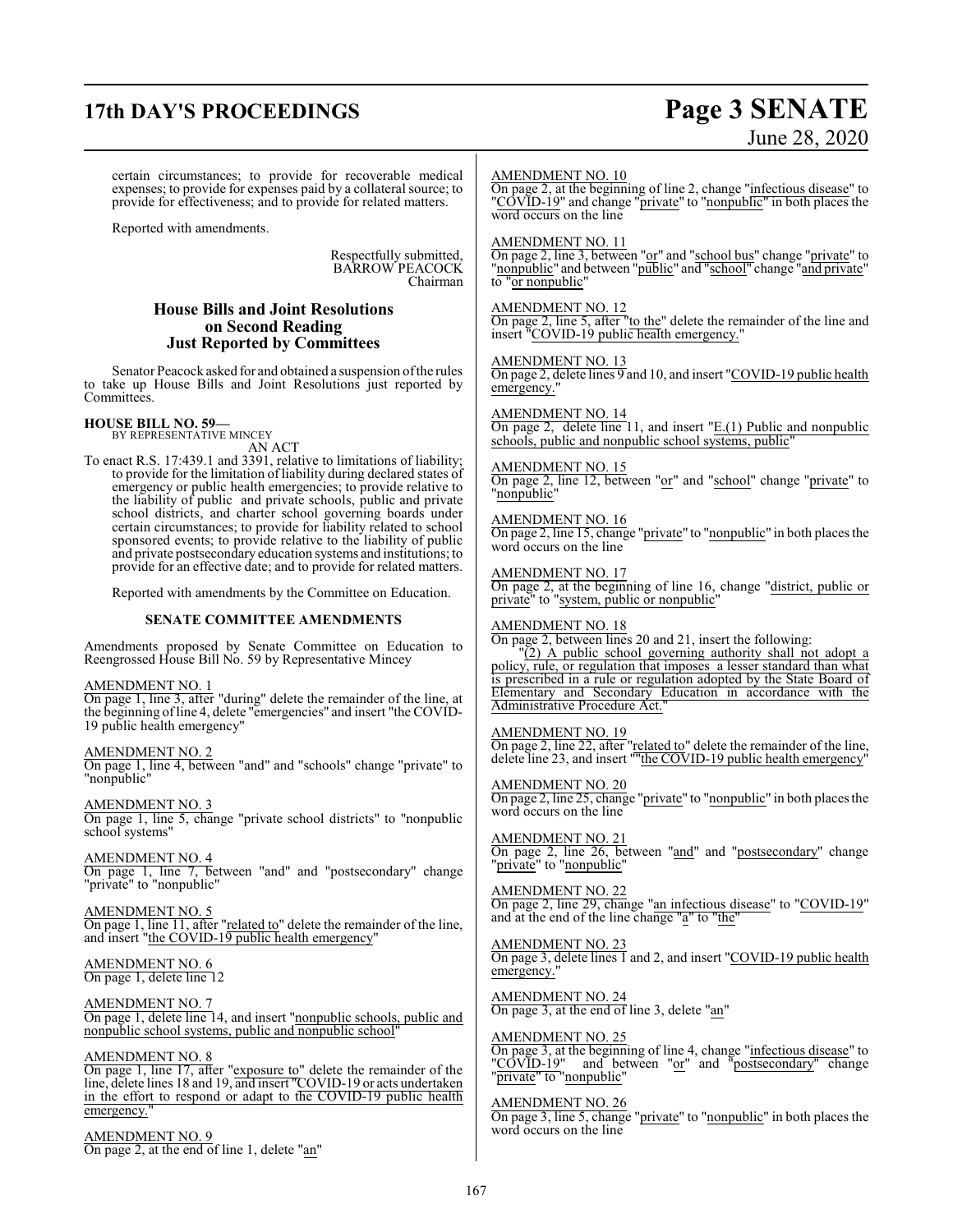## **Page 4 SENATE 17th DAY'S PROCEEDINGS**

### June 28, 2020

### AMENDMENT NO. 27

On page 3, delete line 8, and insert "COVID-19 public health emergency.

### AMENDMENT NO. 28

On page 3, delete lines 12 and 13, and insert "COVID-19 public health emergency."

### AMENDMENT NO. 29

On page 3, line 14, after "E." change "The public and private" to "Public and nonpublic"

### AMENDMENT NO. 30

On page 3, line 15, change "private" to "nonpublic" in both places the word occurs on the line

### AMENDMENT NO. 31

On page 3, line 19, change "private" to "nonpublic" in both places the word occurs on the line

#### AMENDMENT NO. 32

On page 3, line 20, between "or" and "postsecondary" change "private" to "nonpublic"

On motion of Senator Fields, the committee amendment was adopted. The amended bill was read by title and referred to the Legislative Bureau.

### **HOUSE BILL NO. 66—**

BY REPRESENTATIVE NELSON AN ACT

To amend and reenact the heading of Section 1 of Chapter 4 of Title XXIV of Book III of the Civil Code, the heading of Section 1-A of Chapter 4 of Title XXIV of Book III of the Civil Code, and Civil Code Article 3493.10, Code of Civil Procedure Articles 1732(1) and 1761(A), Code of Evidence Article 411, and R.S. 22:1454(A), to enact Civil Code Article 2323(D) and Section 1 of Chapter 4 of Title XXIV of Book III of the Civil Code, to be comprised of Civil Code Articles 3492 through 3493, Code of Civil Procedure Article 1733(D), R.S. 9:2800.27, and R.S. 22:1269(B)(3) and (4), and to repeal Civil Code Article 2323(D) and Section 1 of Chapter 4 of Title XXIV of Book III of the Civil Code, Code of Civil Procedure Article 1733(D), R.S. 9:2800.27, and R.S. 22:1269(B)(3) and (4), relative to civil actions; to provide for comparative fault and the recovery of damages; to extend the prescriptive period for delictual actions; to provide relative to jury trials; to provide relative to the jury trial threshold; to provide for a six-person jury by default; to allow a party to request a twelve-person jury; to provide relative to the right of direct action against an insurer; to provide relative to certain insurance rating standards and methods; to provide for the admissibility of evidence of liability insurance; to prohibit the jury from receiving evidence of the insurance contract in certain circumstances; to provide for recoverable medical expenses; to provide for expenses paid by a collateral source; to provide for effectiveness; and to provide for related matters.

Reported with amendments by the Committee on Judiciary A.

### **SENATE COMMITTEE AMENDMENTS**

Amendments proposed by Senate Committee on Judiciary A to Engrossed House Bill No. 66 by Representative Nelson

### AMENDMENT NO. 1

On page 1, delete lines 2 through 10 and insert the following:

"To amend and reenact Civil Code Articles 3492 and 3493.10, Code of Civil Procedure Articles 1732, 1761(A), and 4871(1), Code of Evidence Article 411, and R.S. 22:1454(A), to enact Civil Code Article 2323(D), Code of Civil Procedure Árticle 1733(D), R.S. 9:2800.27, and R.S. 22:1269(B)(3) and (4), and to repeal Civil Code Article 2323(D), Code of Civil Procedure Article 1733(D), R.S."

### AMENDMENT NO. 2

On page 2, delete line 4, and insert "Section 2. Code of Civil Procedure Articles 1732, 1761(A), and 4871(1) are hereby"

### AMENDMENT NO. 3

On page 2, delete lines 9 through 28 and insert the following:

 $(1)$  A suit where the amount of no individual petitioner's cause of action exceeds fifty ten thousand dollars exclusive of interest and costs, except as follows:

(a) If an individual petitioner stipulates or otherwise judicially admits sixty days or more prior to trial that the amount of the individual petitioner's cause of action does not exceed fifty ten thousand dollars exclusive of interest and costs, a defendant shall not be entitled to a trial by jury.

(b) If an individual petitioner stipulates or otherwise judicially admits for the first time less than sixty days prior to trial that the amount of the individual petitioner's cause of action does not exceed fifty ten thousand dollars exclusive of interest and costs, any other party may retain the right to a trial by jury if that party is entitled to a trial by jury pursuant to this Article and has otherwise complied with the procedural requirements for obtaining a trial by jury.

(c) Notwithstanding Subsubparagraphs (a) and (b) of this Subparagraph, if, as a result of a compromise or dismissal of one or more claims or parties which occurs less than sixty days prior to trial, an individual petitioner stipulates or otherwise judicially admits that the amount of the individual petitioner's cause of action does not exceed fifty ten thousand dollars exclusive of interest and costs, a defendant shall not be entitled to a trial by jury.

(2)(a) A suit commenced in a parish or city court, wherein the individual petitioner stipulates or otherwise judicially admits that the amount of the individual petitioner's cause of action does not exceed the amount in dispute to which the jurisdiction of the court is limited by Articles 4842 and 4843, exclusive of interest, penalties, attorney fees, and costs.

(b) The provisions of this Paragraph shall not apply to delictual or quasi-delictual actions, which shall be governed by the provisions of Paragraph (1) of this Article.

 $\overline{(3)}$  A suit on an unconditional obligation to pay a specific sum of money, unless the defense thereto is forgery, fraud, error, want, or failure of consideration.

 $(3)$  (4) A summary, executory, probate, partition, mandamus, habeas corpus, quo warranto, injunction, concursus, workers' compensation, emancipation, tutorship, interdiction, curatorship, filiation, annulment of marriage, or divorce proceeding.

 $(4)(5)$  A proceeding to determine custody, visitation, alimony, or child support.

 $\left(\frac{5}{5}\right)$  (6) A proceeding to review an action by an administrative or municipal body. or municipal body.

 $(6)$   $(7)$  All cases where a jury trial is specifically denied by law."

### AMENDMENT NO. 4

On page 3, between lines 12 and 13, insert the following:

"Art. 4873. Transfer to district court; procedure; contest; effect A party entitled thereto under the provisions of Article 4872

may transfer the action to the district court in the following manner: (1) Within the delay allowed for answer in the trial court of the

limited jurisdiction, or within ten days after answer has been filed, he shall file a motion to transfer with the clerk of the court in which the suit is pending. The motion shall include a declaration that the matter is one to which defendant would have been entitled to trial by jury if commenced in district court, and that defendant desires trial by jury. If a party fails to file a motion to transfer within the delays required by this Paragraph, the matter shall not be transferred. \* \* \*"

### AMENDMENT NO. 5

On page 3, delete lines 13 and 14, and insert "Section 3. Civil Code Articles 3492 and 3493.10 are hereby amended and reenacted and Civil"

### AMENDMENT NO. 6

On page 3, delete lines 23 through 27, and insert the following: "Art. 3492. Delictual actions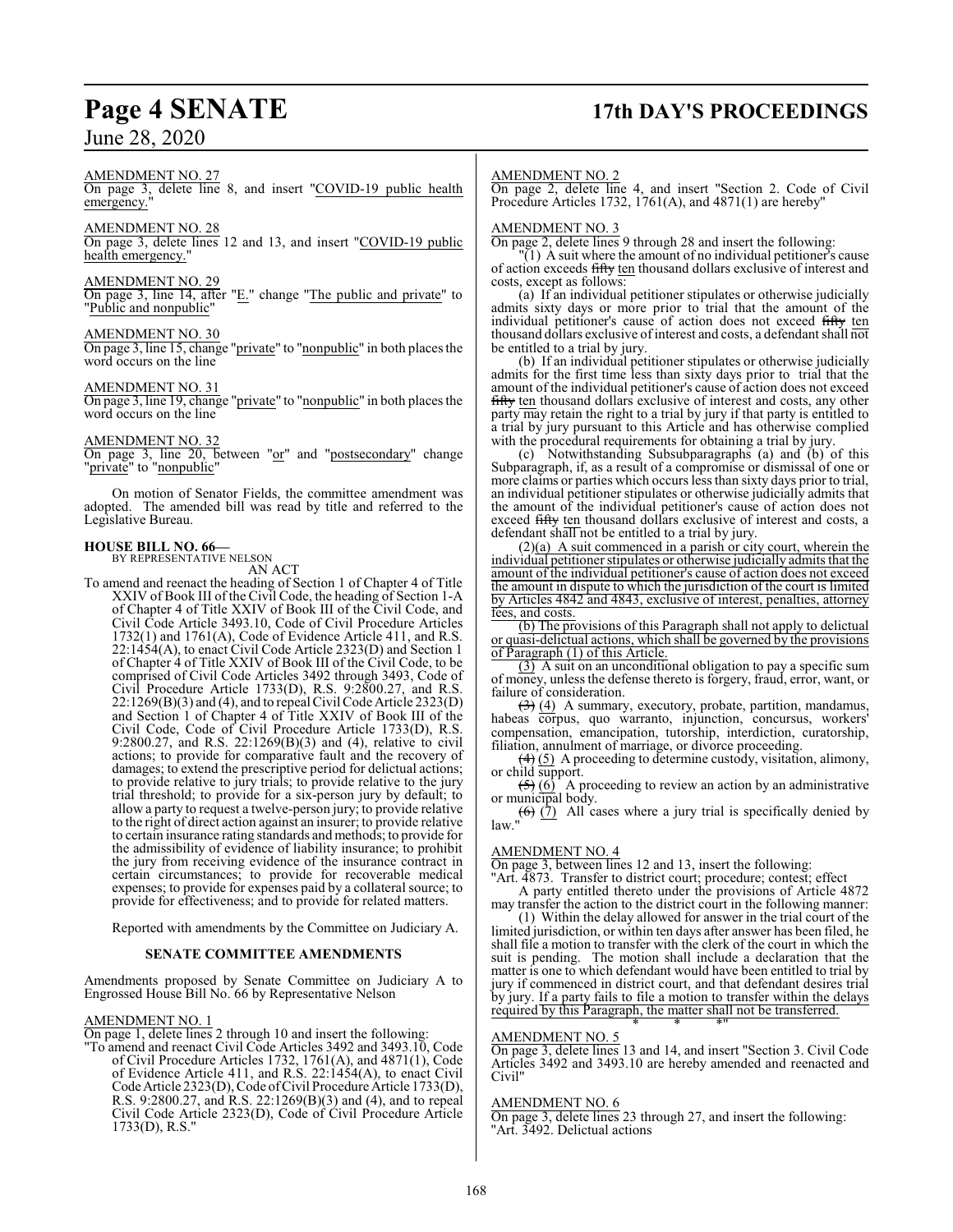### **17th DAY'S PROCEEDINGS Page 5 SENATE**

# June 28, 2020

Delictual actions Except as provided in Civil Code Article 3493.10, delictual actions are subject to a liberative prescription of one year. This prescription commences to run from the day injury or damage is sustained. It does not run against minors or interdicts in actions involving permanent disability and brought pursuant to the Louisiana Products Liability Act or state law governing product liability actions in effect at the time of the injury or damage. \* \* \*

Art. 3493.10. Delictual actions; two-year prescription; criminal act

Delictual actions for injury or damage arising fromthe operation or control of any motor vehicle, aircraft, watercraft, or other means of conveyance, or those which arise due to damages sustained as a result of an act defined as a crime of violence under Chapter 1 of Title 14 of the Louisiana Revised Statutes of 1950, except as provided in Article 3496.2, are subject to a liberative"

### AMENDMENT NO. 7

On page 4, delete lines 4 through 6

### AMENDMENT NO. 8

On page 4, delete lines 23 through 29, and insert the following:

"B. Any party receiving a discount or write-down to billed medical expenses as a result of an insurance contract may be reimbursed for the premiums paid by the party or their immediate family to obtain such insurance from the date of injury through the duration of treatment or one year, whichever is less. Such premiums may be introduced into evidence for this purpose. However, any recovery for past premiums shall not exceed the amount written down or discounted from billed medical expenses as a result of the insurance contract.

C. Evidence of future medical expenses not yet incurred at the time of trial can be presented to the jury."

### AMENDMENT NO. 9

On page 5, delete lines 21 through 26 and insert the following: "Section 7. Civil Code Articles 3492 ad 3493.10 are hereby amended and reenacted to read as follows:"

#### AMENDMENT NO. 10

On page 6, delete lines 1 through 17, and insert the following: "Art. 3492. Delictual actions

Delictual actions Except as provided in Civil Code Article 3493.10, delictual actions are subject to a liberative prescription of one year. This prescription commences to run from the day injury or damage is sustained. It does not run against minors or interdicts in actions involving permanent disability and brought pursuant to the Louisiana Products Liability Act or state law governing product liability actions in effect at the time of the injury or damage. \* \* \*

Art. 3493.10. Delictual actions; two-year prescription; criminal act

Delictual actions for injury or damage arising from the operation or control of any motor vehicle, aircraft, watercraft, or other means of conveyance, or those which arise due to damages sustained as a result of an act defined as a crime of violence under Chapter 1 of Title 14 of the Louisiana Revised Statutes of 1950, except as provided in Article 3496.2, are subject to a liberative"

### AMENDMENT NO. 11

On page 7, delete line 1 and insert "Section 8. Code of Civil Procedure Articles 1732, 1761(A), and 4873(1) are hereby"

### AMENDMENT NO. 12

On page 7, delete lines 5 through 25 and insert the following:

 $\overline{Y(1)}$  A suit where the amount of no individual petitioner's cause of action exceeds ten fifty thousand dollars exclusive of interest and costs, except as follows:

(a) If an individual petitioner stipulates or otherwise judicially admits sixty days or more prior to trial that the amount of the individual petitioner's cause of action does not exceed ten fifty thousand dollars exclusive of interest and costs, a defendant shall not be entitled to a trial by jury.

(b) If an individual petitioner stipulates or otherwise judicially admits for the first time less than sixty days prior to trial that the amount of the individual petitioner's cause of action does not exceed ten fifty thousand dollars exclusive of interest and costs, any other party may retain the right to a trial by jury if that party is entitled to a trial by jury pursuant to this Article and has otherwise complied with the procedural requirements for obtaining a trial by jury.

(c) Notwithstanding Subsubparagraphs (a) and (b) of this Subparagraph, if, as a result of a compromise or dismissal of one or more claims or parties which occurs less than sixty days prior to trial, an individual petitioner stipulates or otherwise judicially admits that the amount of the individual petitioner's cause of action does not exceed ten fifty thousand dollars exclusive of interest and costs, a defendant shall not be entitled to a trial by jury.

 $(2)(a)$  A suit commenced in a parish or city court, wherein the individual petitioner stipulates or otherwise judicially admits that the amount of the individual petitioner's cause of action does not exceed the amount in dispute to which the jurisdiction of the court is limited by Articles 4842 and 4843, exclusive of interest, penalties, attorney fees, and costs.

(b) The provisions of this Paragraph shall not apply to delictual or quasi-delictual actions, which shall be governed by the provisions of Paragraph (1) of this Article.

 $(3)$  A suit on an unconditional obligation to pay a specific sum of money, unless the defense thereto is forgery, fraud, error, want, or failure of consideration.

(4) (3) A summary, executory, probate, partition, mandamus, habeas corpus, quo warranto, injunction, concursus, workers' compensation, emancipation, tutorship, interdiction, curatorship, filiation, annulment of marriage, or divorce proceeding.

 $\left( \frac{1}{2} \right)$  (4) A proceeding to determine custody, visitation, alimony, or child support.

 $\overline{(6)}$   $\overline{(5)}$  A proceeding to review an action by an administrative or municipal body.

 $(7)$  (6) All cases where a jury trial is specifically denied by law."

#### AMENDMENT NO. 13

On page 8, between lines 3 and 4, insert the following:

"Art. 4873. Transfer to district court; procedure; contest; effect A party entitled thereto under the provisions of Article 4872

may transfer the action to the district court in the following manner:

(1) Within the delay allowed for answer in the trial court of the limited jurisdiction, or within ten days after answer has been filed, he shall file a motion to transfer with the clerk of the court in which the suit is pending. The motion shall include a declaration that the matter is one to which defendant would have been entitled to trial by jury if commenced in district court, and that defendant desires trial by jury. If a party fails to file a motion to transfer within the delays required by this Paragraph, the matter shall not be transferred.

\* \* \*"

### AMENDMENT NO. 14

On page 8, line 4, change "Section 10." to "Section 9."

### AMENDMENT NO. 15

On page 8, line 14, change "Section 11." to "Section 10."

### AMENDMENT NO. 16

On page 8, line 22, change "Section 12." to "Section 11."

AMENDMENT NO. 17 On page 8, line 24, change "Section 13." to "Section 12."

### AMENDMENT NO. 18

On page 9, delete lines 1 through 3, and on line 4, change "(C)" to "(B)"

#### AMENDMENT NO. 19

On page 9, delete lines 9 and 10, and insert "Section 13. (A) This Section and Sections 1 through 6 and 12 of this Act are effective January 1, 2021."

### AMENDMENT NO. 20

On page 9, delete line 14 and insert "(C) The provisions of Section 7 through 11 of this Act are effective August 1, 2024,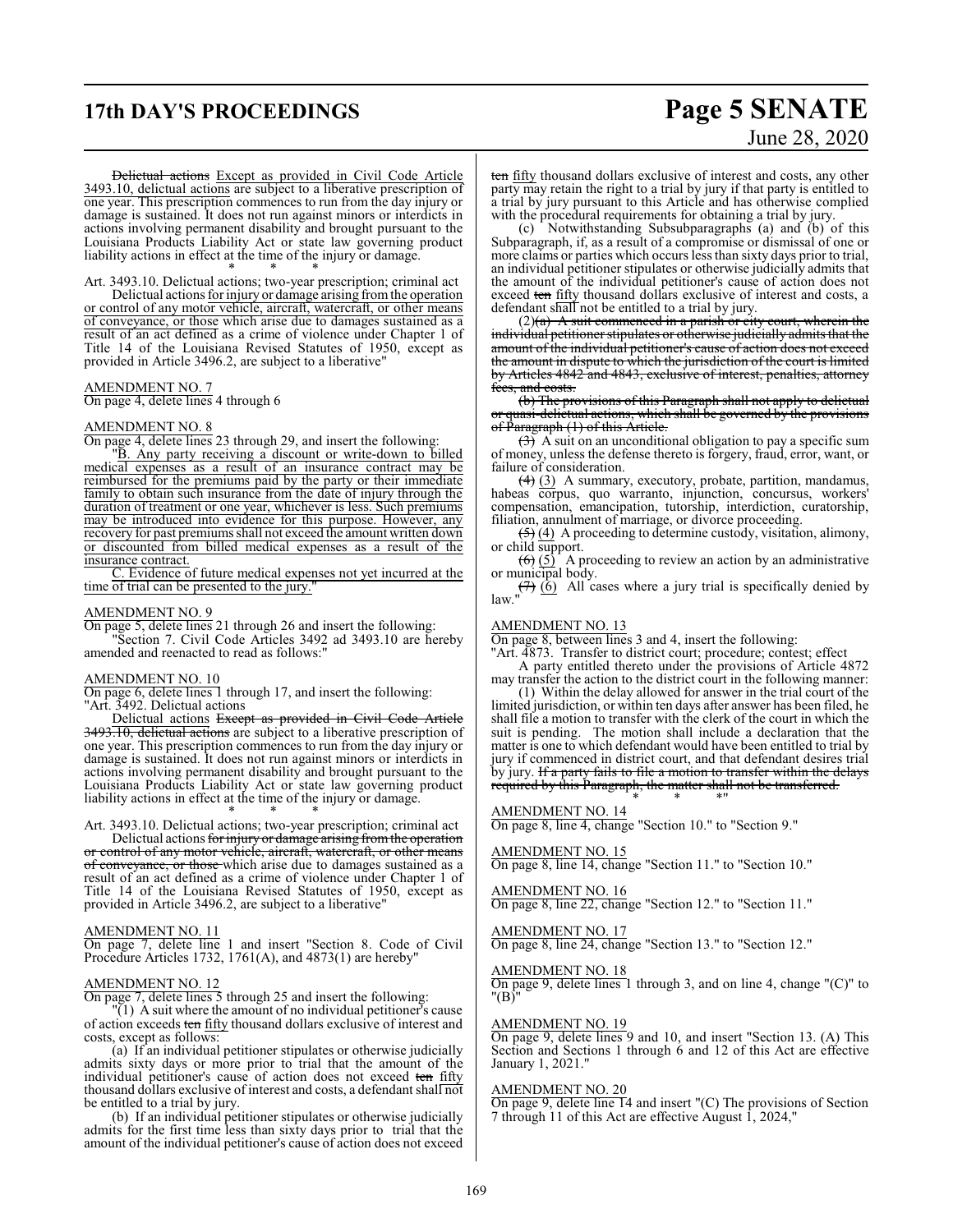AMENDMENT NO. 21

On page 9 line 15, change "August 1, 2023," to "April 1, 2024,"

AMENDMENT NO. 22

On page 9, line 16, change "Section 13" to "Section 12"

AMENDMENT NO. 23

On page 9, line 18, between "percent" and "compared" insert ", adjusted for inflation,"

On motion of Senator Peacock, the committee amendment was adopted. The amended bill was read by title and referred to the Legislative Bureau.

### **House Concurrent Resolutions on Second Reading Just Reported by Committees**

Senator Peacock asked for and obtained a suspension ofthe rules to take up House Concurrent Resolutions just reported by Committees.

## **HOUSE CONCURRENT RESOLUTION NO. 18—** BY REPRESENTATIVE SEABAUGH

A CONCURRENT RESOLUTION

To suspend until sixty days after final adjournment of the 2021 Regular Session of the Legislature of Louisiana R.S. 32:295.1(E), relative to the exclusion of evidence of failure to wear a safety belt.

Reported with amendments by the Committee on Judiciary A.

### **SENATE COMMITTEE AMENDMENTS**

Amendments proposed by Senate Committee on Judiciary A to Reengrossed House Concurrent Resolution No. 18 by Representative Seabaugh

### AMENDMENT NO. 1

On page 1, delete lines 17 through 21 and insert the following:

"BE IT FURTHER RESOLVED that this Resolution shall become effective if, and only if, neither the Act which originated as House Bill No. 57 of the 2020 First Extraordinary Session or the Act which originated as Senate Bill No. 9 of the 2020 First Extraordinary Session is enacted or if both are vetoed.

BE IT FURTHER RESOLVED that, if and only if neither House Bill No. 57 of the 2020 First Extraordinary Session or the Act which originated as Senate Bill No. 9 of the 2020 First Extraordinary Session is enacted or if both are vetoed, this"

On motion of Senator Peacock, the committee amendment was adopted. The amended concurrent resolution was read by title and referred to the Legislative Bureau.

# **HOUSE CONCURRENT RESOLUTION NO. 19—** BY REPRESENTATIVE SEABAUGH

A CONCURRENT RESOLUTION

To suspend until sixty days after final adjournment of the 2021 Regular Session of the Legislature of Louisiana R.S. 22:333(E) and 1269(B), relative to the right of direct action against an insurer in certain circumstances.

Reported favorably by the Committee on Judiciary A. The concurrent resolution was read by title and referred to the Legislative Bureau.

# **HOUSE CONCURRENT RESOLUTION NO. 20—** BY REPRESENTATIVE SEABAUGH

A CONCURRENT RESOLUTION

To suspend until sixty days after final adjournment of the 2021 Regular Session of the Legislature of Louisiana Code of Civil Procedure Article 1732(1), relative to the jury trial threshold for a petitioner's cause of action.

# **Page 6 SENATE 17th DAY'S PROCEEDINGS**

Reported favorably by the Committee on Judiciary A. The concurrent resolution was read by title and referred to the Legislative Bureau.

### **House Concurrent Resolutions on Second Reading, Subject to Call**

### **Called from the Calendar**

Senator White asked that House Concurrent Resolution No. 25 be called from the Calendar.

### **HOUSE CONCURRENT RESOLUTION NO. 25—**

BY REPRESENTATIVES SCHEXNAYDER AND ZERINGUE AND SENATORS CORTEZ AND WHITE A CONCURRENT RESOLUTION

To elect Christopher A. Keaton as the legislative fiscal officer.

The resolution was read by title. Senator White moved to concur in the House Concurrent Resolution.

### **ROLL CALL**

The roll was called with the following result:

YEAS

| Mr. President<br>Abraham<br>Allain<br>Bernard<br>Boudreaux<br>Bouie<br>Carter<br>Cathey<br>Cloud<br>Fesi<br>Fields<br>Foil<br>Total - 34 | Harris<br>Henry<br>Hensgens<br>Hewitt<br>Johns<br>Lambert<br>Luneau<br>McMath<br>Milligan<br>Mills, F.<br>Mills, R.<br>Mizell<br><b>NAYS</b> | Morris<br>Peacock<br>Pope<br>Price<br>Reese<br>Smith<br>Talbot<br>Ward<br>White<br>Womack |
|------------------------------------------------------------------------------------------------------------------------------------------|----------------------------------------------------------------------------------------------------------------------------------------------|-------------------------------------------------------------------------------------------|
| Total $-0$                                                                                                                               | <b>ABSENT</b>                                                                                                                                |                                                                                           |
| Barrow<br>Connick<br>Total - 5                                                                                                           | Jackson<br>Peterson                                                                                                                          | Tarver                                                                                    |

The Chair declared the Senate concurred in the House Concurrent Resolution and ordered it returned to the House.

### **Called from the Calendar**

Senator Talbot asked that House Concurrent Resolution No. 26 be called from the Calendar.

**HOUSE CONCURRENT RESOLUTION NO. 26—** BY REPRESENTATIVES BROWN, ADAMS, AMEDEE, BRYANT, CARRIER, WILFORD CARTER, CREWS, DAVIS, DESHOTEL, FRIEMAN, GAINES, GREEN, HILFERTY, MIKE JOHNSON, JONES, THOMPSON, WHITE, AND WILLARD

### A CONCURRENT RESOLUTION

To authorize and request the chairmen of the House Committee on Insurance and the Senate Committee on Insurance, acting jointly, to appoint a joint subcommittee composed of members from each committee to research, study, and make recommendations for proposed legislation and policy changes to address the issue of balance or surprise billing in Louisiana.

The resolution was read by title. Senator Talbot moved to concur in the House Concurrent Resolution.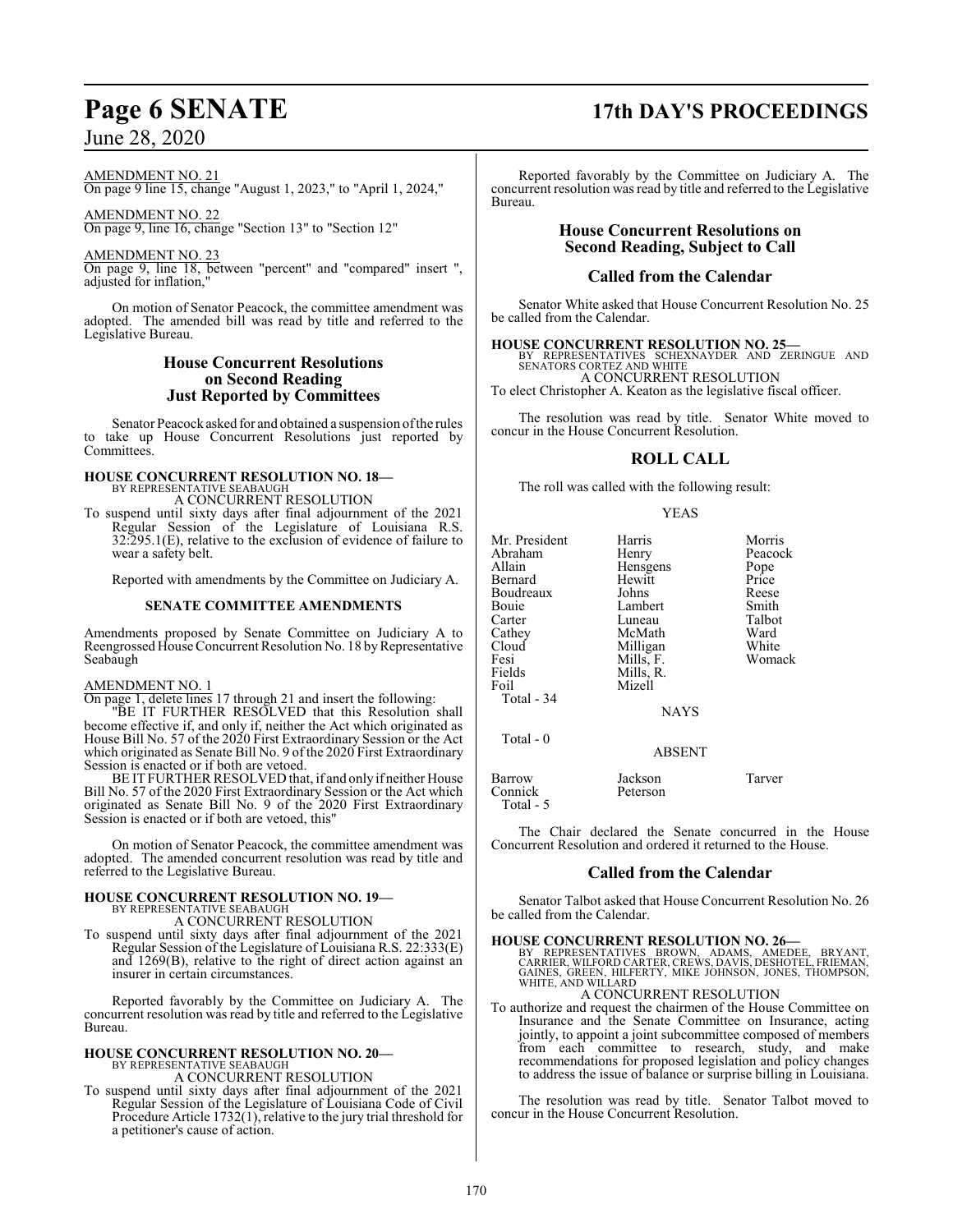### **17th DAY'S PROCEEDINGS Page 7 SENATE**

### **ROLL CALL**

The roll was called with the following result:

#### YEAS

| Mr. President<br>Abraham<br>Allain<br>Bernard<br>Boudreaux<br>Bouie<br>Carter<br>Cathey<br>Cloud<br>Fesi<br>Fields<br>Foil<br>Total - 34 | Harris<br>Henry<br>Hensgens<br>Hewitt<br>Johns<br>Lambert<br>Luneau<br>McMath<br>Milligan<br>Mills, F.<br>Mills, R.<br>Mizell<br><b>NAYS</b> | Morris<br>Peacock<br>Pope<br>Price<br>Reese<br>Smith<br>Talbot<br>Ward<br>White<br>Womack |
|------------------------------------------------------------------------------------------------------------------------------------------|----------------------------------------------------------------------------------------------------------------------------------------------|-------------------------------------------------------------------------------------------|
| Total $-0$                                                                                                                               | <b>ABSENT</b>                                                                                                                                |                                                                                           |
| Barrow                                                                                                                                   | Jackson                                                                                                                                      | Tarver                                                                                    |

The Chair declared the Senate concurred in the House Concurrent Resolution and ordered it returned to the House.

### **Called from the Calendar**

Senator Peacock asked that House Concurrent Resolution No. 27 be called from the Calendar.

### **HOUSE CONCURRENT RESOLUTION NO. 27—** BY REPRESENTATIVES HILFERTY AND GREGORY MILLER

Connick Peterson

Total - 5

A CONCURRENT RESOLUTION

To authorize and direct the House Committee on Health and Welfare, the Senate Committee on Health and Welfare, the House Committee on Civil Law and Procedure, and the Senate Committee on Judiciary A, or a subcommittee thereof, to meet and to study the adequacy of rights afforded to caregivers of persons with serious mental illness, to make recommendations regarding the establishment of a "caregivers' bill of rights" for family members, legal guardians, and other persons who provide care for persons with serious mental illness, and to report their findings to the Legislature of Louisiana.

### **Floor Amendments**

Senator Peacock proposed the following amendments.

### **SENATE FLOOR AMENDMENTS**

Amendments proposed by Senator Peacock to Original House Concurrent Resolution No. 27 by Representative Hilferty

AMENDMENT NO. 1

On page 1, line 2, change "authorize and direct" to "urge and request"

AMENDMENT NO. 2 On page 3, line 13, change "authorize and direct" to "urge and request"

On motion of Senator Peacock, the amendments were adopted.

The resolution was read by title. Senator Peacock moved to concur in the amended House Concurrent Resolution.

# June 28, 2020

### **ROLL CALL**

The roll was called with the following result:

### YEAS

| Mr. President<br>Abraham | Harris            | Morris<br>Peacock |
|--------------------------|-------------------|-------------------|
| Allain                   | Henry<br>Hensgens | Peterson          |
| Barrow                   | Hewitt            | Pope              |
| Bernard                  | Jackson           | Price             |
| Boudreaux                | Johns             | Reese             |
| Bouie                    | Lambert           | Smith             |
| Carter                   | Luneau            | Talbot            |
| Cathey                   | McMath            | Ward              |
| Cloud                    | Milligan          | White             |
| Fesi                     | Mills, F.         | Womack            |
| Fields                   | Mills, R.         |                   |
| Foil                     | Mizell            |                   |
| Total - 37               |                   |                   |
|                          | <b>NAYS</b>       |                   |
| Total $-0$               |                   |                   |
|                          | ABSENT            |                   |
|                          |                   |                   |

Connick Tarver Total - 2

The Chair declared the Senate concurred in the amended House Concurrent Resolution and ordered it returned to the House.

### **House Concurrent Resolutions on Second Reading Reported by Committees**

#### **HOUSE CONCURRENT RESOLUTION NO. 10—** BY REPRESENTATIVE BAGLEY A CONCURRENT RESOLUTION

To urge and request governing authorities of public schools to continue to follow the operational pay schedule for school bus operators during emergencies.

Reported favorably by the Committee on Education.

The resolution was read by title. Senator Fields moved to concur in the House Concurrent Resolution.

### **ROLL CALL**

The roll was called with the following result:

### YEAS

| Mr. President | Foil      | Mizell   |
|---------------|-----------|----------|
| Abraham       | Harris    | Morris   |
| Allain        | Henry     | Peacock  |
| Barrow        | Hensgens  | Peterson |
| Bernard       | Hewitt    | Pope     |
| Boudreaux     | Jackson   | Price    |
| Bouie         | Johns     | Reese    |
| Carter        | Lambert   | Smith    |
| Cathey        | Luneau    | Talbot   |
| Cloud         | McMath    | Ward     |
| Connick       | Milligan  | White    |
| Fesi          | Mills, F. | Womack   |
| Fields        | Mills, R. |          |
| Total - 38    |           |          |
|               | NAYS      |          |

Total - 0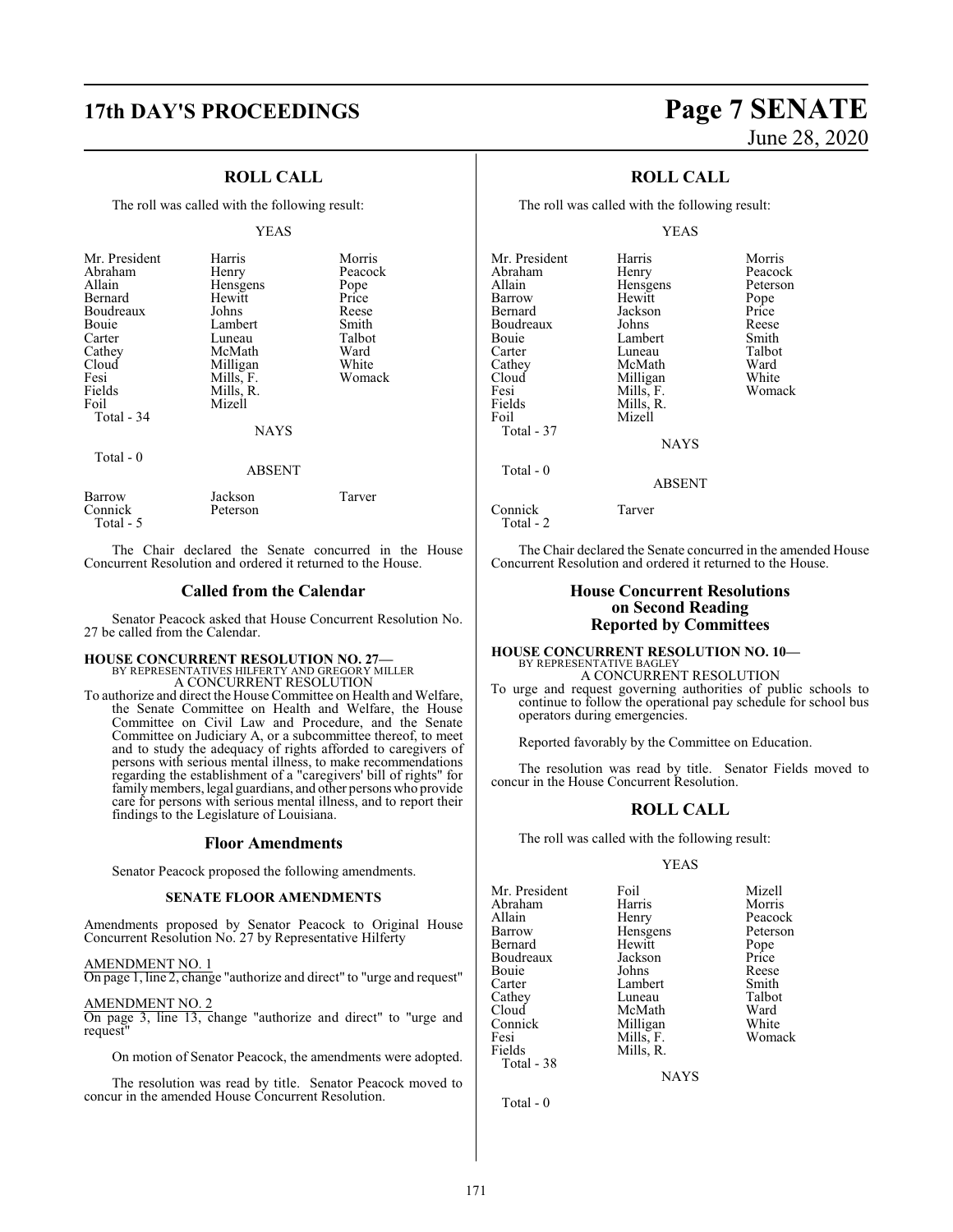### ABSENT

Tarver Total - 1

The Chair declared the Senate concurred in the House Concurrent Resolution and ordered it returned to the House.

### **House Concurrent Resolutions on Third Reading and Final Passage**

#### **HOUSE CONCURRENT RESOLUTION NO. 1—** BY REPRESENTATIVE ZERINGUE A CONCURRENT RESOLUTION

To authorize the Revenue Estimating Conference to incorporate certain monies available for appropriation from the Budget Stabilization Fund into the official forecast for Fiscal Year 2020-2021.

On motion of Senator White, the concurrent resolution was read by title and returned to the Calendar, subject to call.

# **HOUSE CONCURRENT RESOLUTION NO. 2—** BY REPRESENTATIVE SCHEXNAYDER

A CONCURRENT RESOLUTION

To provide for a hospital stabilization formula pursuant to Article VII, Section 10.13 of the Constitution of Louisiana; to establish the level and basis of hospital assessments; to establish certain reimbursement enhancements for inpatient and outpatient hospital services; to establish certain criteria for the implementation of the formula; and to provide for related matters.

On motion of Senator White, the concurrent resolution was read by title and returned to the Calendar, subject to call.

### **House Bills and Joint Resolutions on Third Reading and Final Passage, Subject to Call**

### **Called from the Calendar**

Senator McMath asked that House Bill No. 11 be called fromthe Calendar.

#### **HOUSE BILL NO. 11—** BY REPRESENTATIVE STEFANSKI

AN ACT

To amend and reenact R.S.  $47:306(A)(3)(a)$ , relative to the compensation of persons required to collect state sales and use tax; to provide forthe amount of compensation persons required to collect state sales and use tax may deduct for the purpose of remitting sales and use taxes; to provide for certain requirements and limitations; and to provide for related matters.

### **Floor Amendments**

Senator Jackson proposed the following amendments.

### **SENATE FLOOR AMENDMENTS**

Amendments proposed by Senator Jackson to Engrossed House Bill No. 11 by Representative Stefanski

### AMENDMENT NO. 1

On page 2, after line 6, insert the following:

"Section 2. In the event that there are mid-year cuts to the Fiscal Year 2020-2021 budget, the provisions of this Act shall be null, void, and of no effect."

Senator Jackson moved the adoption of the amendments.

Senator McMath objected.

### **Page 8 SENATE 17th DAY'S PROCEEDINGS**

### **ROLL CALL**

The roll was called with the following result:

Luneau<br>Mills, F.

Mizell<br>Morris

### YEAS

**NAYS** 

Barrow Fields Peterson Boudreaux Harris Price Bouie Jackson<br>Carter Luneau Connick Total - 13 Mr. President Hensgens Peacock<br>Abraham Hewitt Pope Abraham Hewitt Pope<br>Allain Johns Reese Allain Johns Reese Bernard Lambert Talbot Cathey McMath Ward<br>Cloud Milligan White Cloud Milligan White Fesi Mills, R. Womack<br>Foil Mizell

ABSENT

Tarver Total - 1

Henry Total - 25

The Chair declared the amendments were rejected.

The bill was read by title. Senator McMath moved the final passage of the bill.

### **ROLL CALL**

The roll was called with the following result:

### YEAS

| Mr. President<br>Abraham<br>Allain<br>Bernard<br>Boudreaux<br>Cathey<br>Cloud<br>Connick<br>Fesi<br>Foil<br>Total - 29 | Harris<br>Henry<br>Hensgens<br>Hewitt<br>Johns<br>Lambert<br>Luneau<br>McMath<br>Milligan<br>Mills, F.<br><b>NAYS</b> | Mizell<br>Morris<br>Pope<br>Reese<br>Smith<br>Talbot<br>Ward<br>White<br>Womack |
|------------------------------------------------------------------------------------------------------------------------|-----------------------------------------------------------------------------------------------------------------------|---------------------------------------------------------------------------------|
| Barrow<br>Bouie<br>Carter<br>Total - 9                                                                                 | Fields<br>Jackson<br>Mills, R.<br>ABSENT                                                                              | Peacock<br>Peterson<br>Price                                                    |

Tarver Total - 1

The Chair declared the bill was passed and ordered it returned to the House. Senator McMath moved to reconsider the vote by which the bill was passed and laid the motion on the table.

### **Called from the Calendar**

Senator Milligan asked that House Bill No. 13 be called from the Calendar.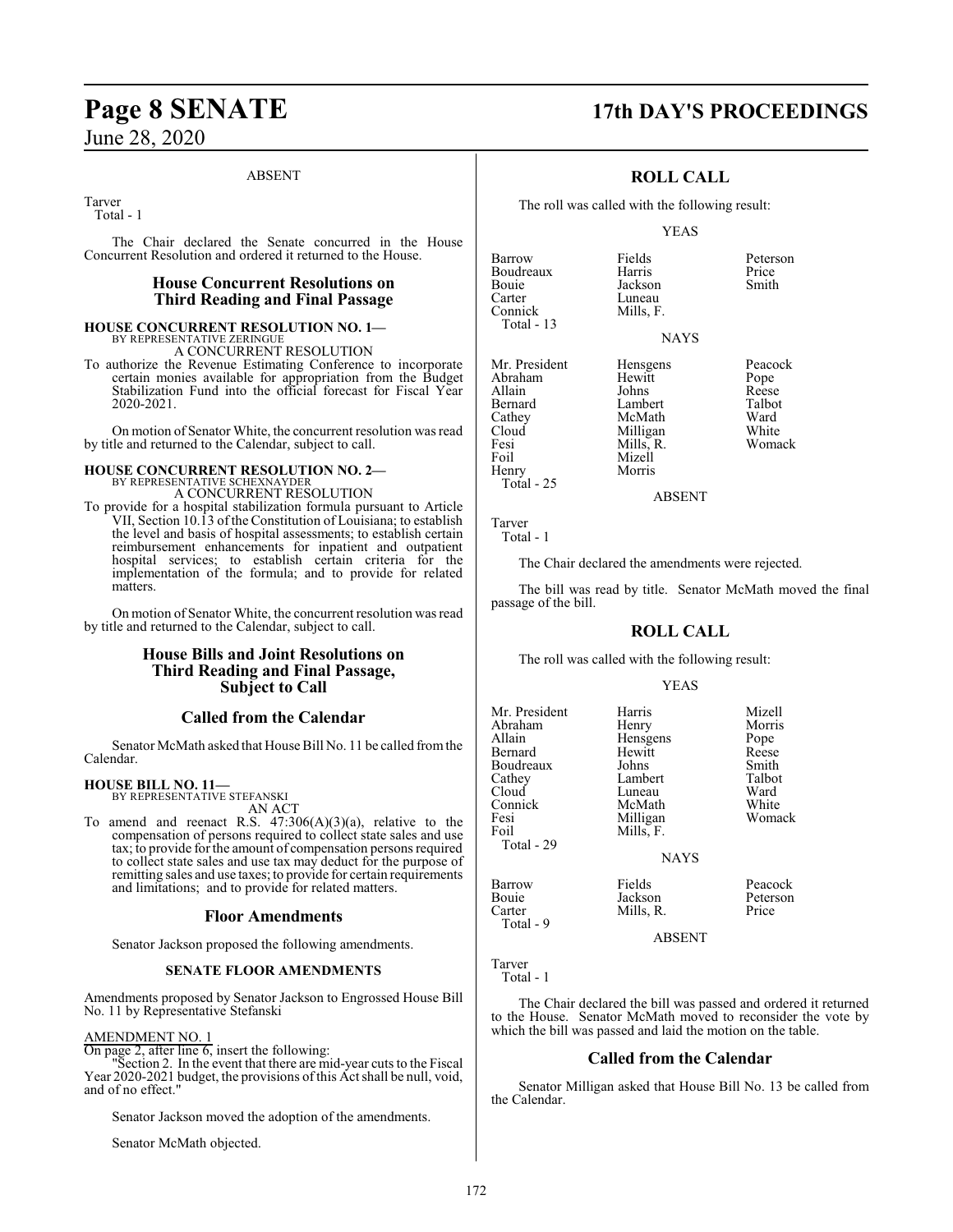## **17th DAY'S PROCEEDINGS Page 9 SENATE**

### **HOUSE BILL NO. 13—**

BY REPRESENTATIVE WRIGHT AN ACT

To amend and reenact R.S. 51:1787(B)(3)(c) and (K) and to enact R.S. 51:1787(B)(3)(e), relative to the Enterprise Zone incentive; to authorize certain businesses to participate in the Enterprise Zone incentive program; to provide for effectiveness; and to provide for related matters.

### **Floor Amendments**

Senator Luneau proposed the following amendments.

### **SENATE FLOOR AMENDMENTS**

Amendments proposed by Senator Luneau to Engrossed House Bill No. 13 by Representative Wright

AMENDMENT NO. 1 On page 2, line 6, change "2025" to "2023"

AMENDMENT NO. 2 On page 2, line 13, change "2025" to "2023"

On motion of Senator Luneau, the amendments were adopted.

### **Floor Amendments**

Senator Jackson proposed the following amendments.

### **SENATE FLOOR AMENDMENTS**

Amendments proposed by Senator Jackson to Engrossed House Bill No. 13 by Representative Wright

### AMENDMENT NO. 1

On page 2, after line 19, insert the following: "Section 3. In the event that there are cuts to the Fiscal Year 2021-2022 budget, no new advance notifications may be filed."

Senator Jackson moved the adoption of the amendments.

Senator Milligan objected.

### **ROLL CALL**

The roll was called with the following result:

### YEAS

| <b>Barrow</b><br>Boudreaux<br>Bouie<br>Carter<br>Connick<br>Total - 15                         | Fields<br>Harris<br>Jackson<br>Luneau<br>Mills, F.                                 | Mizell<br>Morris<br>Peterson<br>Price<br>Smith       |
|------------------------------------------------------------------------------------------------|------------------------------------------------------------------------------------|------------------------------------------------------|
|                                                                                                | <b>NAYS</b>                                                                        |                                                      |
| Mr. President<br>Abraham<br>Allain<br>Bernard<br>Cathey<br>Cloud<br>Fesi<br>Foil<br>Total - 22 | Henry<br>Hensgens<br>Hewitt<br>Johns<br>Lambert<br>McMath<br>Milligan<br>Mills, R. | Peacock<br>Pope<br>Reese<br>Talbot<br>Ward<br>Womack |
|                                                                                                | ABSENT                                                                             |                                                      |
| Tarver                                                                                         | White                                                                              |                                                      |

Total - 2

The Chair declared the amendments were rejected.

The bill was read by title. Senator Milligan moved the final passage of the amended bill.

### **ROLL CALL**

The roll was called with the following result:

Milligan

Mizell

### YEAS

Hensgens Reese<br>Hewitt Talbot

Mr. President Foil Foil Mills, R.<br>Abraham Harris Peacock Abraham Harris Peacock<br>Allain Henry Pope Allain Henry Pope Boudreaux Hewitt Talbo<br>Cathey Johns Ward Cathey Johns Ward<br>Cloud McMath White Cloud McMath White<br>Connick Milligan Womack Fesi Mills, F. Total - 26

Barrow Jackson Morris Bouie Lambert Peterson Carter Luneau Price<br>
Fields Mizell Smith Total - 12

ABSENT

NAYS

Tarver Total - 1

The Chair declared the amended bill was passed and ordered it returned to the House. Senator Milligan moved to reconsider the vote by which the bill was passed and laid the motion on the table.

### **Rules Suspended**

Senator White asked for and obtained a suspension of the rules to revert to:

### **House Concurrent Resolutions on Third Reading and Final Passage, Subject to Call**

### **Called from the Calendar**

Senator White asked that House Concurrent Resolution No. 2 be called from the Calendar.

### **HOUSE CONCURRENT RESOLUTION NO. 2—** BY REPRESENTATIVE SCHEXNAYDER A CONCURRENT RESOLUTION

To provide for a hospital stabilization formula pursuant to Article VII, Section 10.13 of the Constitution of Louisiana; to establish the level and basis of hospital assessments; to establish certain reimbursement enhancements for inpatient and outpatient hospital services; to establish certain criteria for the implementation of the formula; and to provide for related matters.

### **Floor Amendments**

Senator White proposed the following amendments.

### **SENATE FLOOR AMENDMENTS**

Amendments proposed by Senator White to Engrossed House Concurrent Resolution No. 2 by Representative Schexnayder

### AMENDMENT NO. 1

In Senate Committee Amendment No. 1, proposed by the Senate Committee on Finance and adopted by the Senate of June 25, 2020, on page 1, line 2, change "2" to "3" and change "30" to "2"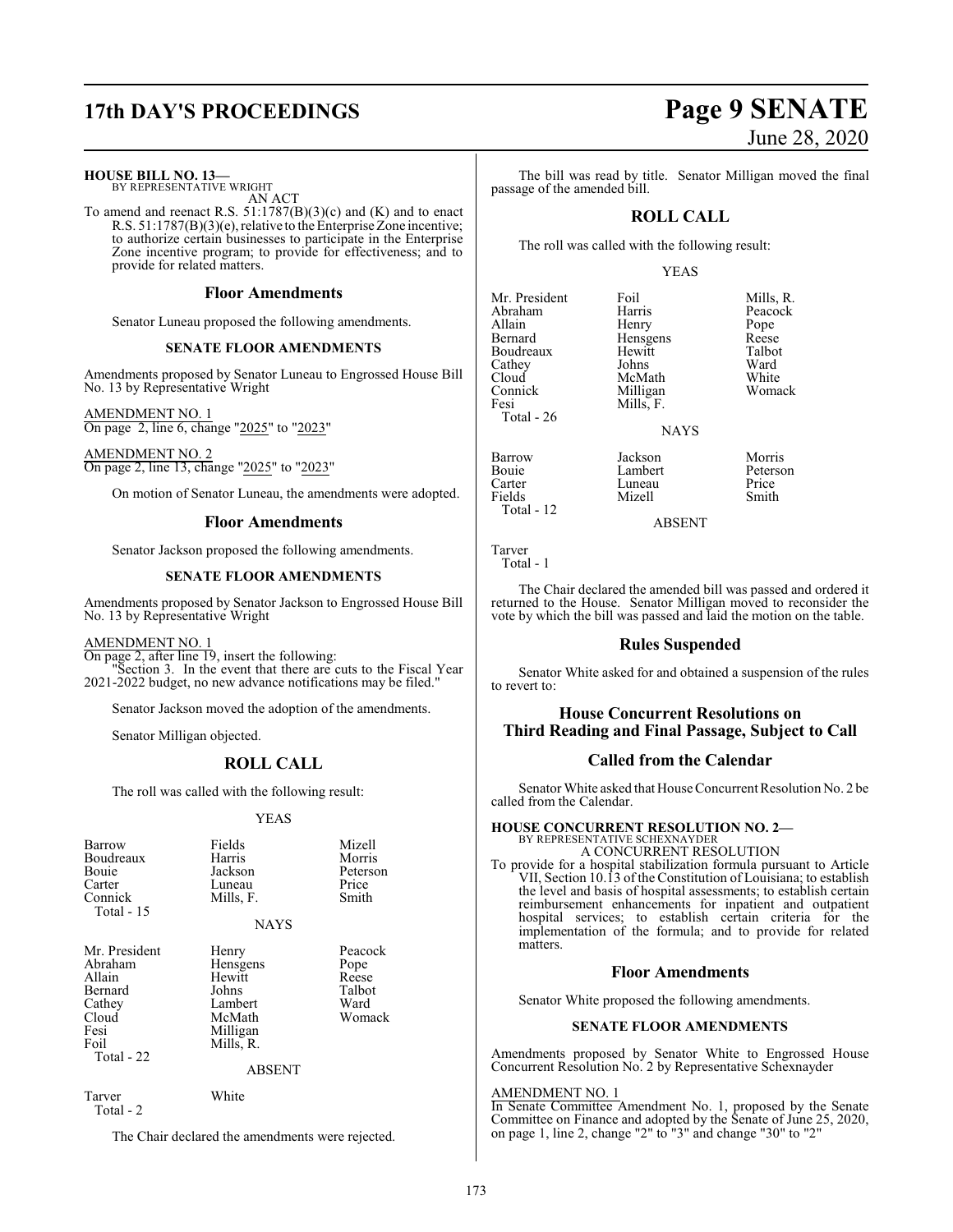### AMENDMENT NO. 2

In Senate Committee Amendment No. 1, proposed by the Senate Committee on Finance and adopted by the Senate of June 25, 2020, on page 1, delete line 3 and insert "Subject to the approval of the Centers for Medicare and Medicaid Services, any hospital under fifty beds shall be exempt from the hospital assessment"

On motion of Senator White, the amendments were adopted.

The concurrent resolution was read by title. Senator White moved the final passage of the amended concurrent resolution.

### **ROLL CALL**

The roll was called with the following result:

### YEAS

| Mr. President | Foil        | Mizell   |
|---------------|-------------|----------|
| Abraham       | Harris      | Morris   |
| Allain        | Henry       | Peacock  |
| Barrow        | Hensgens    | Peterson |
| Bernard       | Hewitt      | Pope     |
| Boudreaux     | Jackson     | Price    |
| Bouie         | Johns       | Reese    |
| Carter        | Lambert     | Smith    |
| Cathey        | Luneau      | Talbot   |
| Cloud         | McMath      | Ward     |
| Connick       | Milligan    | White    |
| Fesi          | Mills, F.   | Womack   |
| Fields        | Mills, R.   |          |
| Total - 38    |             |          |
|               | <b>NAYS</b> |          |

#### ABSENT

```
Tarver
   Total - 1
```
Total - 0

The Chair declared the amended concurrent resolution was passed and ordered it returned to the House. Senator White moved to reconsider the vote by which the concurrent resolution was passed and laid the motion on the table.

### **Rules Suspended**

Senator White asked for and obtained a suspension of the rules to revert to the Morning Hour.

### **Introduction of Senate Resolutions**

### **SENATE RESOLUTION NO. 44—**

BY SENATOR JOHNS A RESOLUTION

To express the sincere condolences of the Senate of the Legislature of Louisiana upon the death of Ruby B. Guillory.

The resolution was read by title and placed on the Calendar for a second reading.

# **SENATE RESOLUTION NO. 45—** BY SENATORS ROBERT MILLS AND PEACOCK

A RESOLUTION

To commend Zachary Evans Cryer of Benton Middle School for being named the 2020 Louisiana Middle School Student of the Year by the Louisiana Department of Education and to recognize his extraordinary accomplishments.

The resolution was read by title and placed on the Calendar for a second reading.

### **Page 10 SENATE 17th DAY'S PROCEEDINGS**

### **Privileged Report of the Legislative Bureau**

June 28, 2020

To the President and Members of the Senate:

I am directed by your Legislative Bureau to submit the following report:

The following instruments are approved as to construction and duplication.

## **HOUSE CONCURRENT RESOLUTION NO. 18—** BY REPRESENTATIVE SEABAUGH

A CONCURRENT RESOLUTION To suspend until sixty days after final adjournment of the 2021 Regular Session of the Legislature of Louisiana R.S. 32:295.1(E), relative to the exclusion of evidence of failure to wear a safety belt.

Reported without amendments.

**HOUSE CONCURRENT RESOLUTION NO. 19—**<br>BY REPRESENTATIVE SEABAUGH<br>A CONCURRENT RESOLUTION To suspend until sixty days after final adjournment of the 2021

Regular Session of the Legislature of Louisiana R.S. 22:333(E) and 1269(B), relative to the right of direct action against an insurer in certain circumstances.

Reported without amendments.

# **HOUSE CONCURRENT RESOLUTION NO. 20—**<br>BY REPRESENTATIVE SEABAUGH<br>A CONCURRENT RESOLUTION

To suspend until sixty days after final adjournment of the 2021 Regular Session of the Legislature of Louisiana Code of Civil Procedure Article 1732(1), relative to the jury trial threshold for a petitioner's cause of action.

Reported without amendments.

**HOUSE BILL NO. 59—**

BY REPRESENTATIVE MINCEY AN ACT

To enact R.S. 17:439.1 and 3391, relative to limitations of liability; to provide for the limitation of liability during declared states of emergency or public health emergencies; to provide relative to the liability of public and private schools, public and private school districts, and charter school governing boards under certain circumstances; to provide for liability related to school sponsored events; to provide relative to the liability of public and private postsecondary education systems and institutions; to provide for an effective date; and to provide for related matters.

Reported without amendments.

**HOUSE BILL NO. 66—**

BY REPRESENTATIVE NELSON AN ACT

To amend and reenact the heading of Section 1 of Chapter 4 of Title XXIV of Book III of the Civil Code, the heading of Section 1-A of Chapter 4 of Title XXIV of Book III of the Civil Code, and Civil Code Article 3493.10, Code of Civil Procedure Articles 1732(1) and 1761(A), Code of Evidence Article 411, and R.S. 22:1454(A), to enact Civil Code Article 2323(D) and Section 1 of Chapter 4 of Title XXIV of Book III of the Civil Code, to be comprised of Civil Code Articles 3492 through 3493, Code of Civil Procedure Article 1733(D), R.S. 9:2800.27, and R.S. 22:1269(B)(3) and (4), and to repeal Civil Code Article 2323(D) and Section 1 of Chapter 4 of Title XXIV of Book III of the Civil Code, Code of Civil Procedure Article 1733(D), R.S. 9:2800.27, and R.S.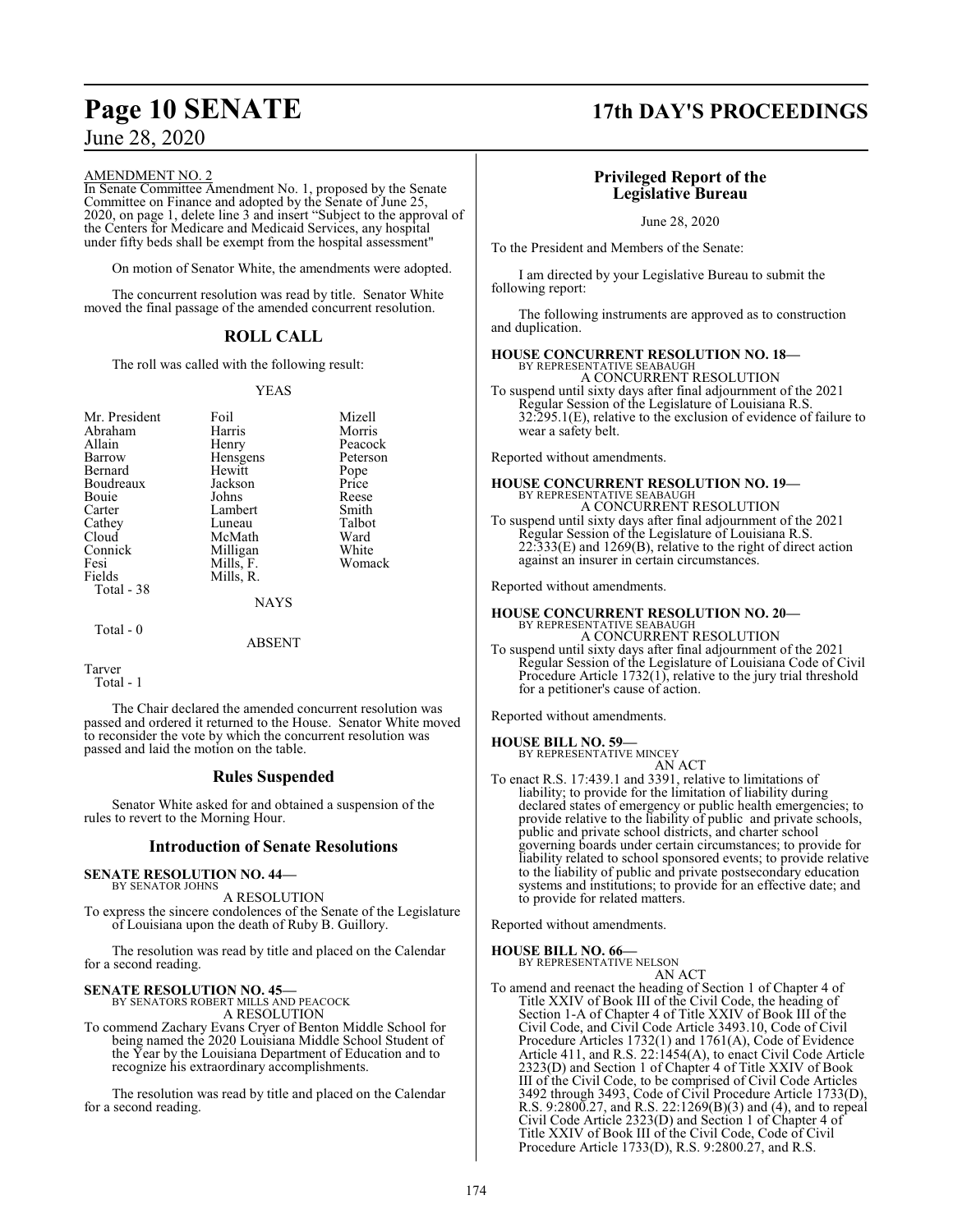22:1269(B)(3) and (4), relative to civil actions; to provide for comparative fault and the recovery of damages; to extend the prescriptive period for delictual actions; to provide relative to jury trials; to provide relative to the jury trial threshold; to provide for a six-person jury by default; to allow a party to request a twelve-person jury; to provide relative to the right of direct action against an insurer; to provide relative to certain insurance rating standards and methods; to provide for the admissibility of evidence of liability insurance; to prohibit the jury from receiving evidence of the insurance contract in certain circumstances; to provide for recoverable medical expenses; to provide for expenses paid by a collateral source; to provide for effectiveness; and to provide for related matters.

Reported without amendments.

Respectfully submitted, FRED MILLS Chairman

### **Adoption of Legislative Bureau Report**

On motion of Senator Fred Mills, the Bills and Joint Resolutions were read by title and passed to a third reading.

### **Privileged Report of the Committee on Senate and Governmental Affairs**

### **ENROLLMENTS**

Senator Hewitt, Chairman on behalf of the Committee on Senate and Governmental Affairs, submitted the following report:

June 28, 2020

To the President and Members of the Senate:

I am directed by your Committee on Senate and Governmental Affairs to submit the following report:

The following Senate Concurrent Resolution has been properly enrolled:

#### **SENATE CONCURRENT RESOLUTION NO. 12—** BY SENATOR WARD

A CONCURRENT RESOLUTION

To create the Drug and Specialty Courts Commission to study and evaluate the utilization of opioid settlement funds for the expansion and optimization of drug and specialty courts in Louisiana.

> Respectfully submitted, SHARON W. HEWITT Chairman

The foregoing Senate Concurrent Resolution was signed by the President of the Senate.

### **Privileged Report of the Committee on Senate and Governmental Affairs**

### **ENROLLMENTS**

Senator Hewitt, Chairman on behalf of the Committee on Senate and Governmental Affairs, submitted the following report:

June 28, 2020

To the President and Members of the Senate:

I am directed by your Committee on Senate and Governmental Affairs to submit the following report:

### **17th DAY'S PROCEEDINGS Page 11 SENATE** June 28, 2020

The following Senate Bills have been properly enrolled:

### **SENATE BILL NO. 12—**

BY SENATOR FESI A JOINT RESOLUTION

Proposing to add Article VII, Section 10(F)(4)(i) and Part V of Article VII, to be comprised of Section 28, of the Constitution of Louisiana, relative to unclaimed property funds; to provide for the creation of a special trust fund; to provide for the dedication and credit of unclaimed property monies; to provide for the investment, administration, and use of the monies in the special trust fund; to exempt the monies in the fund from reduction in certain circumstances; to provide for certain reporting requirements; to provide for appropriation of monies in the special fund; to provide for an effective date; and to specify an election for submission of the proposition to electors and provide a ballot proposition.

#### **SENATE BILL NO. 18—** BY SENATOR FESI

AN ACT

To enact Subpart U of Part II-A of Chapter 1 of Subtitle I of Title 39 of the Louisiana Revised Statutes of 1950, to be comprised of R.S. 39:100.161, relative to unclaimed property; to provide for the dedication and credit of unclaimed property monies; to provide for the creation of a special fund; to provide for the investment and administration of the money in the special fund; to provide for the use of money in the special fund; to provide for reporting requirements; and to provide for related matters.

> Respectfully submitted, SHARON W. HEWITT Chairman

The foregoing Senate Bills were signed by the President of the Senate.

### **Message from the House**

### **SIGNED HOUSE BILLS AND JOINT RESOLUTIONS**

June 28, 2020

To the Honorable President and Members of the Senate:

I am directed to inform your honorable body that the Speaker of the House of Representatives has signed the following House Bills and Joint Resolutions:

### **HOUSE BILL NO. 37—**

BY REPRESENTATIVE HARRIS AND SENATORS ABRAHAM, BARROW, BERNARD, BOUDREAUX, BOUIE, CARTER, CATHEY,<br>CLOUD, CORTEZ, FIELDS, HARRIS, HEWITT, JACKSON, JOHNS,<br>LUNEAU, MCMATH, MILLIGAN, ROBERT MILLS, MORRIS,<br>PEACOCK, REESE, SMITH, TALBOT, WARD, WHITE, AND WOMACK

### AN ACT

To enact R.S. 47:1602.2, relative to the Department of Revenue; to require the secretary of the Department of Revenue to waive certain penalties and interest; to provide for limitations; to provide for applicability; to provide for an effective date; and to provide for related matters.

and asked that the President of the Senate affix his signature to the same.

Respectfully submitted, MICHELLE D. FONTENOT Clerk of the House of Representatives

The House Bills and Joint Resolutions contained herein were signed by the President of the Senate.